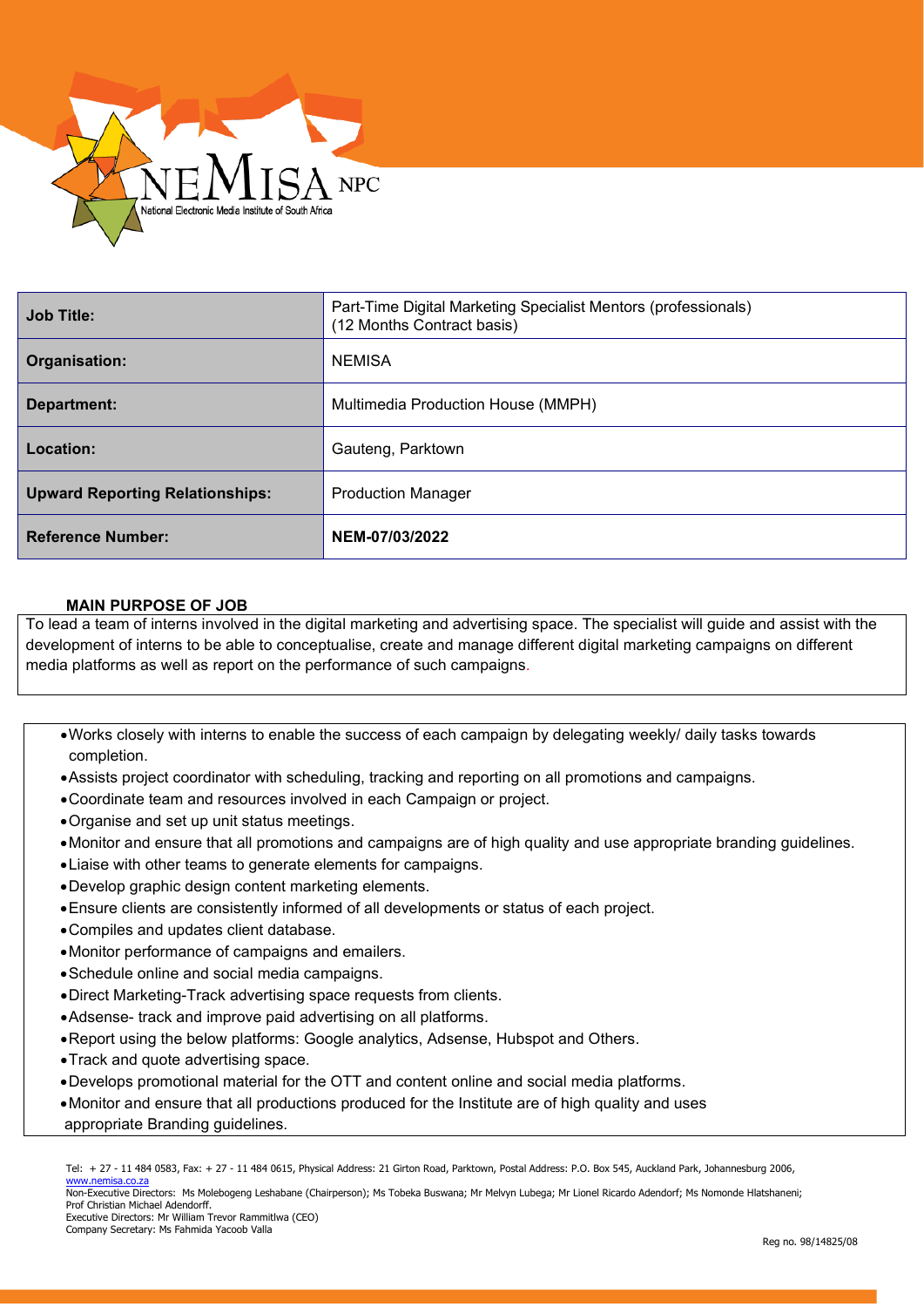- •Contributes to the content aimed for the NEMISA LMS.
- •Ensure that the production complies with health and safety regulations, union requirements, copyright laws, and

insurance terms.

- •Supervises teams involved in each project.
- •Works closely with interns to enable the success of each project by delegating weekly/ daily tasks towards achieving completion of each project.
- •Organise and set up team status meetings.
- •Report on any change or risks to project.
- •Project plan and scheduling.
- •Call sheets.
- •Internal equipment booking.
- •Transport and claims forms.
- •Artist Release forms.
- •Music cue sheets.
- •Ensure that the business unit complies with all policies and practices as prescribed by the Institute, and relevant legislation.

# **Education: Formal Qualifications**

*Education involves the acquisition of knowledge and skills through learning where subject matter is imparted systematically. Formal qualifications are obtained by studying at formal institutions e.g. universities, Technikons, colleges, etc.*

| <b>Level of Education:</b> | Minimum:<br>National certificate or diploma<br>in digital marketing | Ideal:<br>digital<br>Bachelor's<br>marketing or<br>similar or equivalent |
|----------------------------|---------------------------------------------------------------------|--------------------------------------------------------------------------|
|----------------------------|---------------------------------------------------------------------|--------------------------------------------------------------------------|

## **Job related Work Experience**

*Experience is obtained through opportunities for exposure and practice at work. It includes all working experience that has some bearing on the job and is not restricted to the current organisation. Supervised on-the-job training, internships and learnerships are incorporated within this category.*

## **Minimum Ideal**

- Proven work experience within digital marketing campaigns. 4 years' experience in project coordination
- 2-3 years' experience in digital marketing

## **Job related Knowledge**

*Job-related knowledge is typically gained through formal or informal training programs (these exclude programs through which Formal Qualifications are attained). It includes knowledge of facts, data and information and understanding the rationale behind models, theories and principles.*

- Knowledge and understanding of digital marketing techniques and bestpractices
- Knowledge of relevant platforms to use to market and promote products
- Understanding of marketing platforms such as Hubspot, AdSense and other social media platforms.
- Client services knowledge required